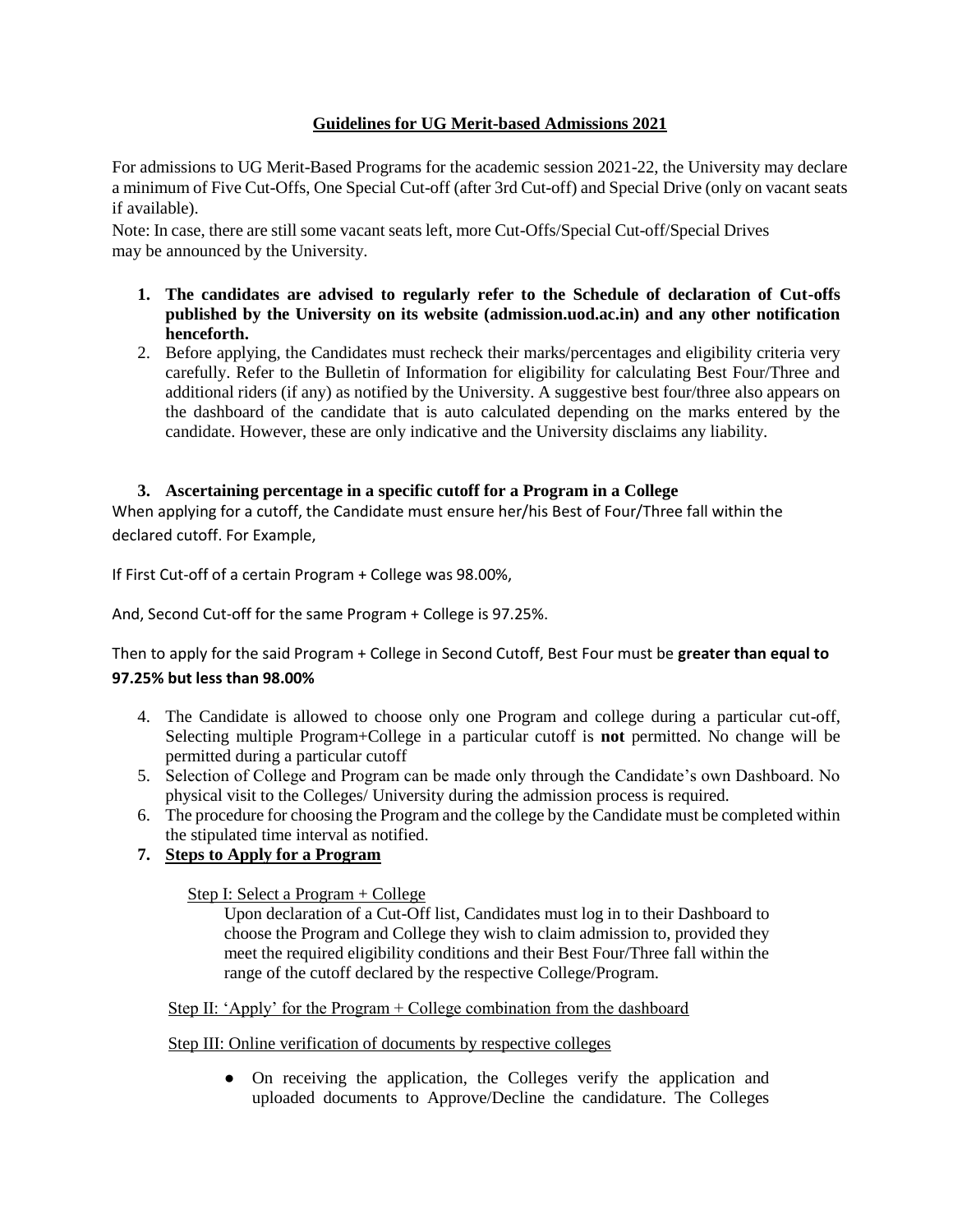verify the documents uploaded by the Candidate for eligibility and meeting the required Cut-Off.

- Verification of documents is done at various stages by the Colleges:
	- Program / Teacher in-charges of the respective Colleges will verify the minimum qualifications and cut-off requirement.
	- Convenor Admission rechecks and Approve/Reject the candidature.
	- Finally, the Principal will Approve/Reject the candidature.
- In case of lack of necessary documents, candidate will be contacted on their registered email id /phone by the respective College, so that the same may be provided directly to the College. All Colleges will designate an email id for receiving documents/clarifications from the Candidates. In case the candidate does not respond, or where documents remain insufficient till the specified date/time, the candidature will be rejected by citing reason.
- Noapplicationwillbeleftundecided.ItwilleitherbeApprovedorRejected by the Principal of the College.
- The Candidates shall check the status of their application on the dashboard.
- Those Candidates whose applications are 'Approved by the Principal', are required to pay the fee within the stipulated time. In case any candidate is not satisfied with the reason for rejection (as given by the college), a grievance may be registered with the College Grievance Redressal Committee through email available on the website of the respective College.
- Step IV: Payment of fees to confirm admission
	- On receiving the status, 'Approved by Principal' of the College, the Candidate will receive a link on his/her Dashboard to submit the fees due. This fee can be paid online through the dashboard within the stipulated time only.
- 8. On successful payment of the fees an acknowledgement slip bearing transaction ID, Credit Card/ Debit card/ Net-banking details and date of transaction as will be generated a proof for future reference. On successful payment of fees, the candidate is granted provisional admission to the said college.
- 9. Once the Candidate has taken admission, they will have to sign an online declaration stating, "*All the information provided by is correct. In case any information provided by me is found to be false and/or is not supported by the documents presented by me, I understand that the admission will be immediately cancelled and no fees will be refunded. I shall abide by all the rules and regulations laid down by the University and the College*."
- 10. The uploaded documents will be verified physically by the respective colleges within the stipulated time period as and when notified by the University. If at any stage, it is found that the information given by the Candidate is false/incorrect/fabricated/ingenue and/or is not supported by the documents presented, the admission will be immediately cancelled without giving any prior notice. No fees will be refunded in such cases.
- 11. Although with in a specific cutoff a Candidate is not allowed to change his/her Program +College once applied, if in subsequent lists, she/he may apply as insuring her/his eligibility and Program+College cutoff.
- 12. A Candidate who 'Applied' in any Cut-off and for whom the admission was 'Approved by Principal' in a particular Program+College but did not pay the fees and wish to seek admission in any subsequent Cut-off will have to "**Cancel**" his/her previously approved application and re-apply for a Program + College combination and repeat the process as stated in Point 7. A non-refundable cancellation fee of Rs. 1000.00 (Rupees One Thousand only) will be levied.
- 13. A Candidate who "Applied" in any Cut-off and had made the fee payment but later wishes to take admission in any subsequent Cut-off, subject to meeting the eligibility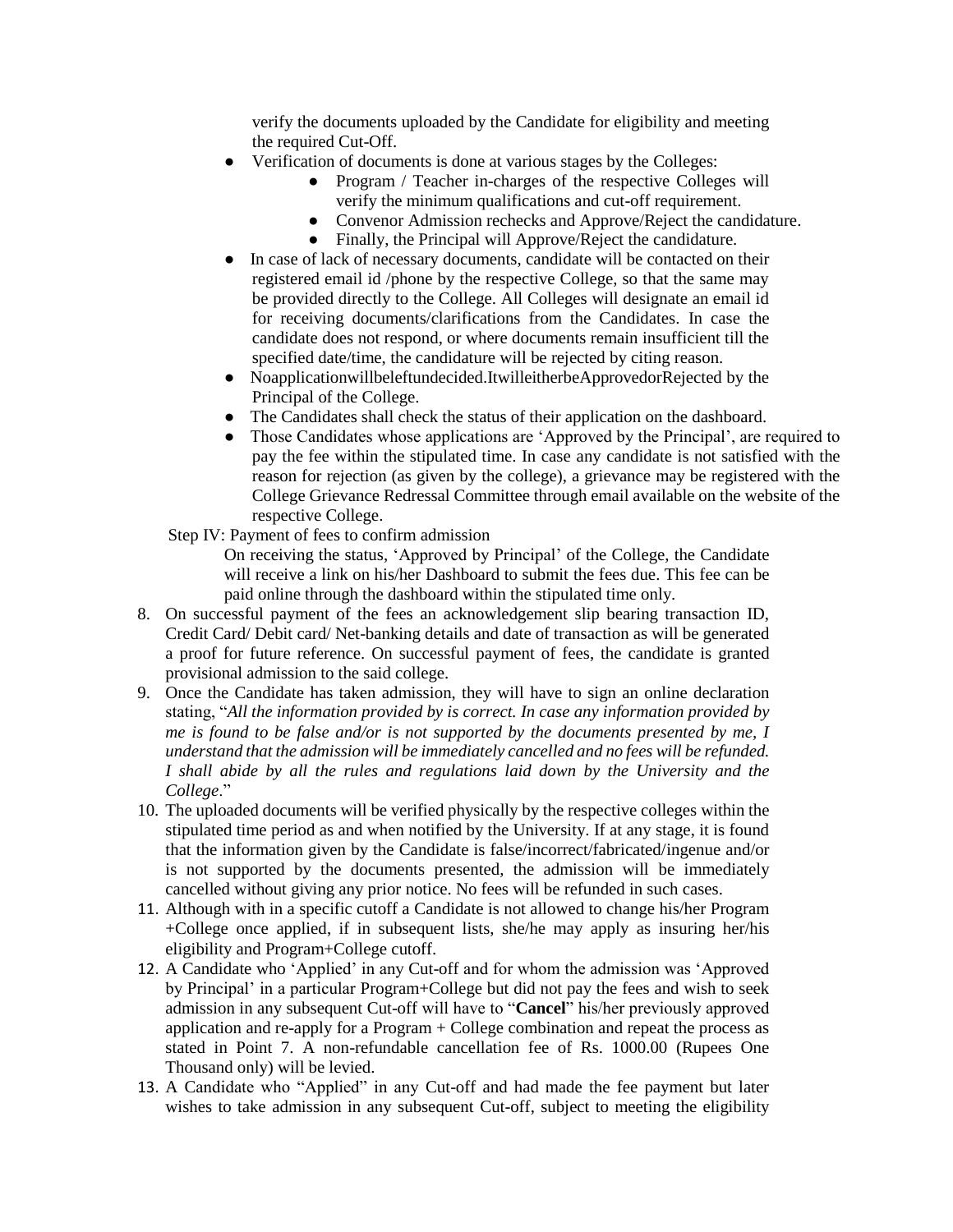conditions and required cutoff,will have to "**Cancel**" his/her admission and follow Steps stated in Point 7. A non-refundable cancellation fee of Rs. 1000.00 (Rupees One Thousand only) will be levied and the differential fees will get reflected in the Wallet.

- 14. After the subsequent admission is approved, the admission fee will be adjusted automatically, through the Wallet, and the Candidate will have to pay only the balance fee if it is more than the fees already paid at the previous college. If the fee in the latter college isless, the balance will be refunded to the account, details of which were provided by the Candidate during the time of Registration. The process for refund may begin after 15 working days (minimum) of the closure of admissions.
- 15. Candidates who had applied in a Cut-off but their application was "**Rejected**" in that cutoff list will be considered as Fresh Candidates. Such candidates are required to follow the Steps stated in Point 7 to apply for a Program + College in subsequent list/s.
- 16. In a particular cutoff, if a Candidate was eligible to take admission and was meeting the cut-off requirement of a particular Program+College combination., she/he will not be considered for admission in the same Program+College combination in any subsequent cut-off/s. In case the subsequent cut-off in a particular Program + College combination is the same as the previous cut-off/s, then this condition will not apply.
- 17. The cancellation option will be available only once in a particular cut-off. If, after applying in a cutoff, a Candidate cancels his/ her admission, she/he will not be able to apply again in the same cut-off.
- 18. Once the candidates are certain to cancel admission in the Program+College they had initially taken admission in the previous list, the candidates have to log in at their Dashboard only to Cancel their admission.
- 19. The total number of cancellations will be restricted to (n-1) where "n" is the total number of Cut-off Lists. No movement will be allowed during the Special cutoff/s and Special Drive/s.
- 20. If at any time, a Candidate wishes to withdraw her/his admission from the University, she/he may do so by opting for "**Withdrawal**"from her/his Dashboard.
- **21. Admission once cancelled/withdrawn will not be restored under any circumstances. The sole responsibility of cancellation / withdrawal of admission, for whatever reason/ circumstances will be of the candidate only.**
- 22. Candidates belonging to SC/ST/OBC-NCL/EWS/PwBD/KM/Sikh Minority must be in possession of the required caste/category certificates at the time of admissions.
- 23. Candidates under OBC-NCL and EWS categories shall be considered based on the certificates issued after **March 31, 2021** only.

### **Guidelines for Admission under Special Cut-off**

- 1. After the Third Cut-off, a Special Cut-off will be declared for candidates who were eligible but could not/ did not take admission in the earlier three Cut-offs for whatsoever reasons.
- 2. **Declaration of Special Cut-offs is subject to availability of vacant seats** in Program+College.
- 3. The Special Cut-off will be the last declared Cut-off of the respective Program+College. For example, if for College A, the First Cut-off for B.Sc.(H) Mathematics for a specific Category was 98% and the college did not declare Second and Third Cut-off for B.Sc.(H) Mathematics in that Category, but later seats got vacant, then Special Cut-off for B.Sc.(H)Mathematics for the specific Category for College A will be 98%.
- **4.** There will be no movement allowed during the Special Cut-Offs**. Candidates who have secured admission in any of the earlier three cutoff lists will not be allowed to**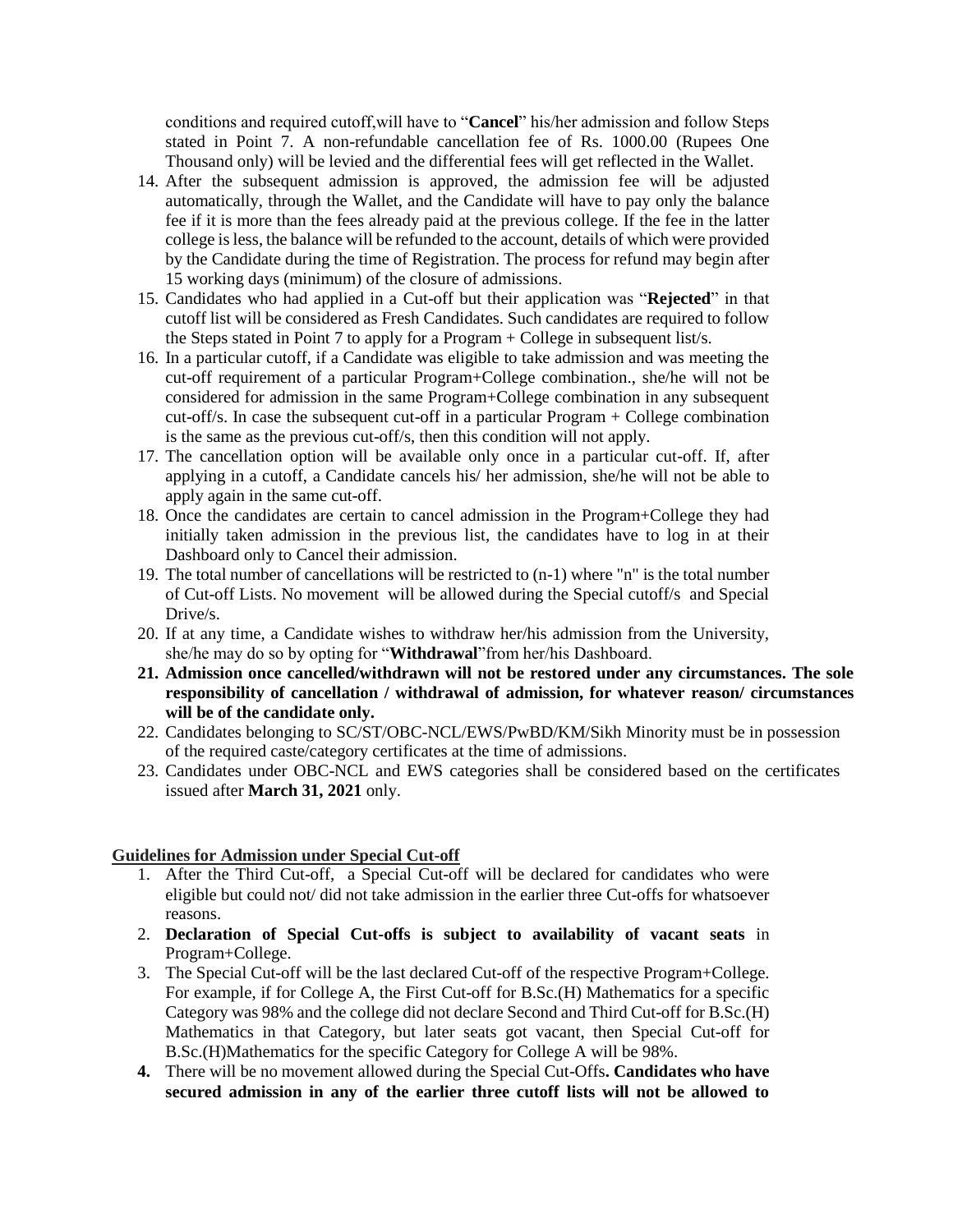**participate in the Special Cut-off, which means** Candidates who are already admitted in any Program+College of University of Delhi will not be eligible to participate in the Special Cut-Off.

- 5. Candidates can apply to a single Program+College by ensuring they meet the required eligibility condition and declared Special Cut-off.
- 6. Merely applying under the Special Cut-Off does not guarantee an admission to the Candidate.
- 7. No grievances will be entertained in case an Candidate fails to apply or pay the fees (if approved) within the stipulated time period given in the schedule

# **Guidelines for Admission under Special Drive**

Special Drive is for the Candidates belonging to all categories mentioned in the Bulletin of Information.

- 1. After the 5<sup>th</sup> Cut-Off, the seats vacant for each Program in colleges will be displayed on the website of the University of Delhi.
- 2. Candidates who could not seek admission or had cancelled their admission in any of the College of the University during any of the preceding Cut-offs for any reason till the Fifth Cut-Off (including Special Cut-off) and were, therefore, not admitted but meet any of the preceding cut-offs, shall be considered for admission under the Special Drive, provided seats are available in the said category.
- 3. There will be no movement allowed during the Special Drive**.Candidates who have secured admission in any of the earlier Five cutoffs (including Special Cut-off) will not be allowed to participate in the Special Drive, which means** Candidates who are already admitted in any Program+College of University of Delhi will not be eligible to participate in the Special Drive.
- 4. Candidates will apply to a single Program+College. Candidates must ensure that they have carefully checked the number of seats vacant in the Program+College they are applying to under their category.
- 5. In case the number of Candidates applying for a particular Program in a college is more than the number of seats available, colleges will make a merit list as per the Best of Four/Three required for the Program. The college will approve the Candidature only on the basis of merit and availability of seats.
- 6. In case of a tie for a seat the following tie-breaking rule shall be applied:
	- a. The Candidate with higher percentage of marks (aggregate of best five subjects including one language) in the qualifying examination will be considered first for admission.
	- b. The Candidate with the earlier date of birth (as mentioned in class X certificate) will be considered for admission.
- 7. Merely applying under the Special Drive does not guarantee an admission to the Candidate.
- 8. No grievances will be entertained in case an Candidate fails to apply or pay the fees (if approved) within the stipulated time period given in the schedule
- 9. Candidates belonging to SC/ST/OBC-NCL/EWS/PwBD/KM/ Sikh Minority must be in possession of the required caste/category certificates at the time of admissions. **Under no circumstances extension/ additional time/ provision to fill undertaking/ affidavit will be provided to furnish any such documents.**
- 10. Candidates under OBC-NCL and EWS categories shall be considered based on the certificates issued **after March 31, 2021** only.

# **Admissions to BMS, BBA(FIA) and BA(H) Business Economics, 2021**

**A. Procedure from the Test to the Declaration of Ranks**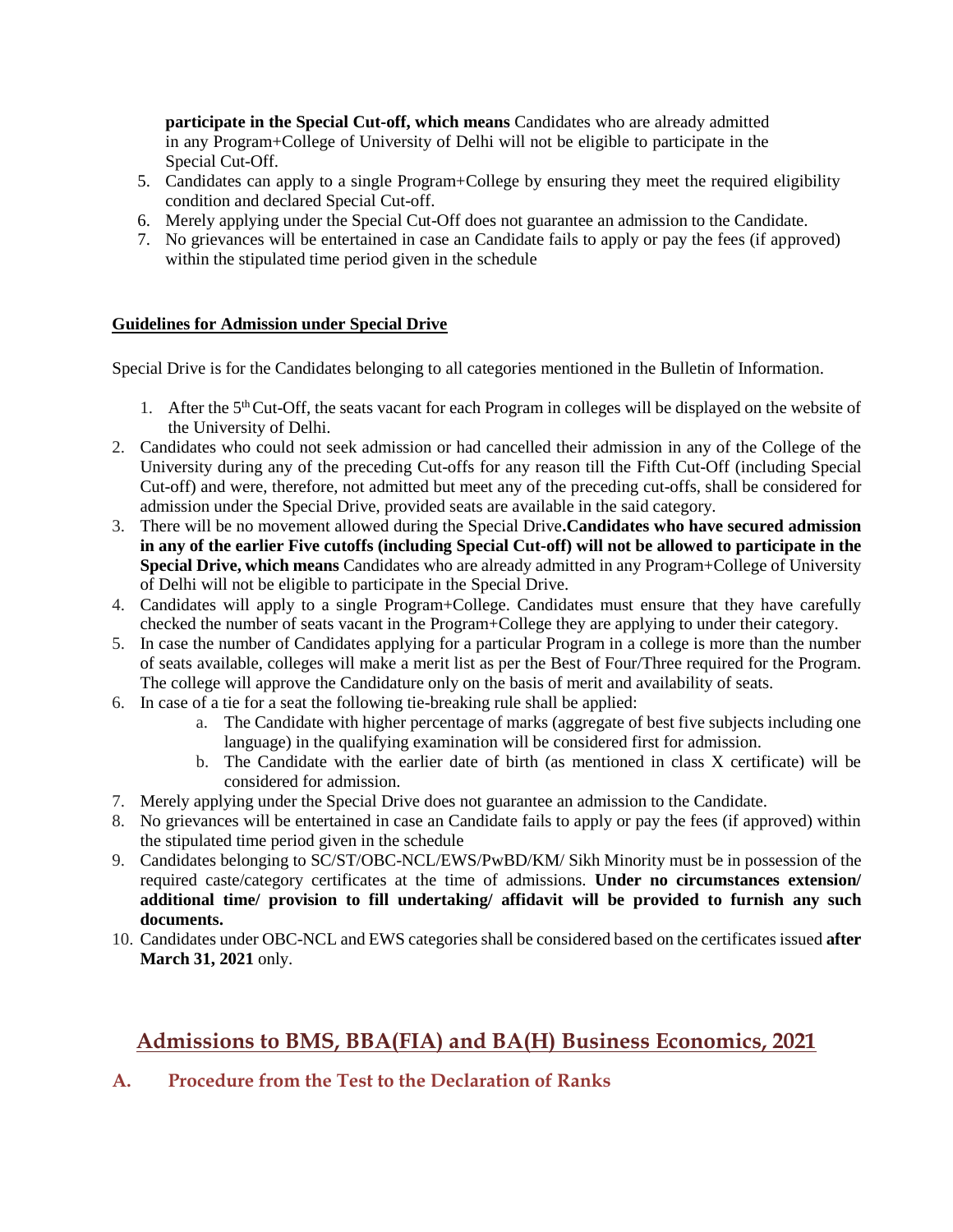- 1. Appear for the Joint Admission Test (JAT) as per the date, time and venue specified by the NTA. (as per the NTA schedule)
- 2. The Answer Key to the questions will be displayed by the NTA on its website. You can challenge the answer to any question and also provide the reason/evidence supporting your claim. This has to be done online. (as per NTA schedule)
- 3. A committee of experts will examine the objections raised by all the examinees and declare the Final Answer Key. This committee may retain or change the answer, or may delete the question from consideration. The result of the Joint Admission Test as per the Final Answer Key will then be declared. Each examinee would have a score on the basis of 3 marks for a correctly answered question, -1 mark for a wrongly answered question and 0 mark for the question not attempted. This score would be referred to as the JAT Score (as per NTA schedule)
- 4. The percentage of the average marks scored in Class 12 in the Best 4 papers (as per the eligibility requirements) will be calculated from the marks entered by you on the admission portal. A weighted mean of this Class 12 percentage and the percentage of the JAT Score with weights of 35% and 65% respectively will constitute your Raw Score.
- 5. Since the JAT is being conducted in 2 sessions, the Raw Score of the examinees in the two sessions need to be combined before computing the Rank. The procedure for this is listed below.

(a) The Percentile of the Raw Score of each examinee is calculated in relation to the JAT session in which the applicant appeared.

(b) The Raw Score corresponding to the Percentile in the other session is then calculated (Raw Other).

(c) The simple average of the Raw Score and the Raw Other is declared as the Final Score for each examinee.

(d) The Rank is computed on basis of the Final Score of each examinee.

# **B. Procedure for Obtaining Admission**

6. After the declaration of the Ranks on the Admission Portal, you will be given one day's time to change your Preference order for the college and course that you had submitted at the time of registration.

Be extremely careful since this preference order submitted by you cannot be changed throughout the Allotment Lists.

The dates for the allotment lists shall be announced in the Admission Schedule and you will be required to complete all the admission formalities during the days specified in the Admission Schedule.

- 7. In every Allotment, seats will be allotted on the basis of your Rank, your Preferences and the availability of seats in the college and course. The allotment shall be displayed on the Admission Portal. It shall also be visible on your dashboard if you have been allotted a seat.
- 8. If the seat allotment is visible on your dashboard, you are required to click on "Apply for Admission" so that the concerned college can start the process for granting you admission.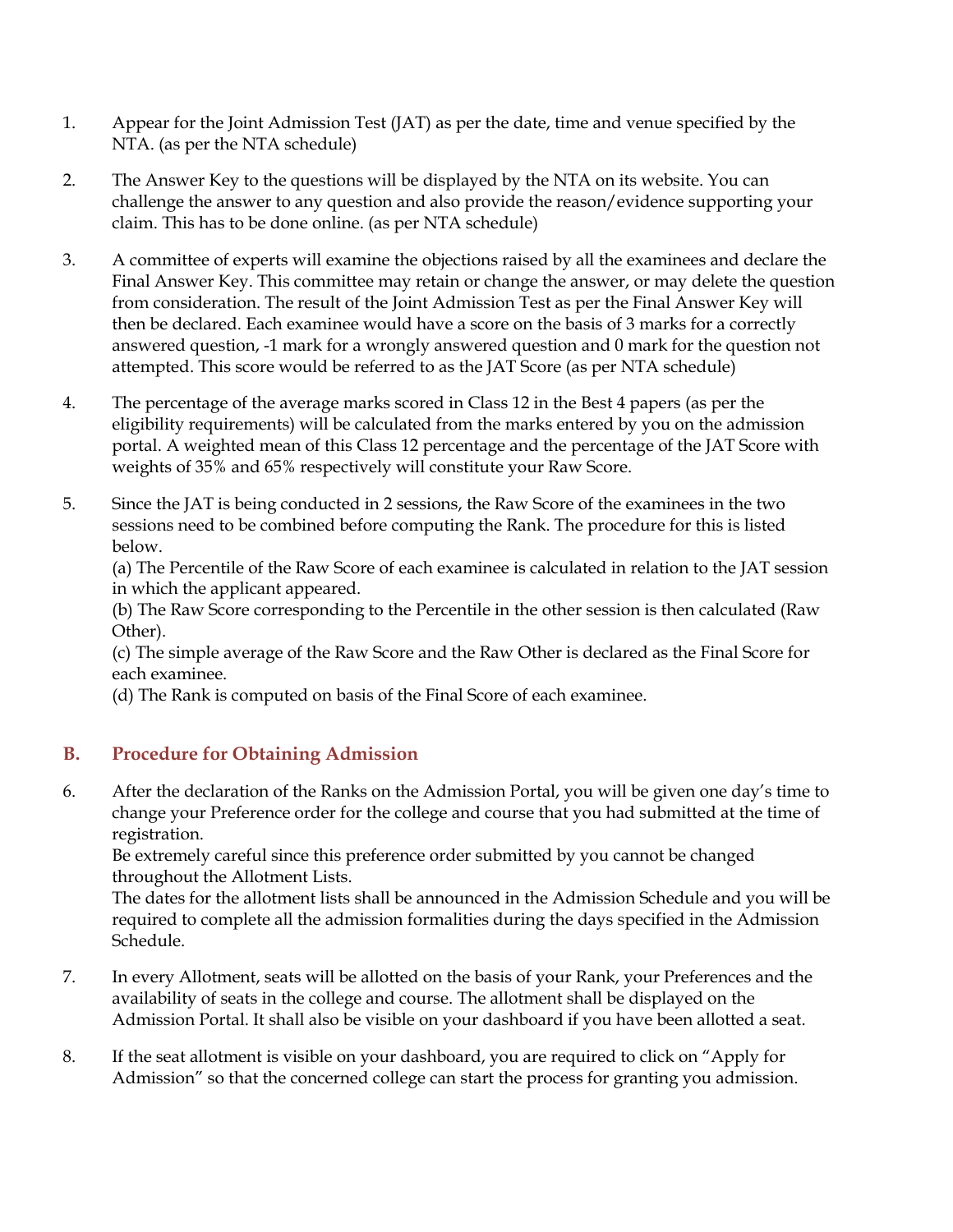*In case you do not apply for admission and do not complete the admission formalities within the period specified in the Admission Schedule, you shall not be considered for admission at any future allotment.*

- 9. After you "Apply for Admission", the concerned college shall examine all the documents uploaded by you at the time of registration. In case the college finds that a document is illegible or missing or not appropriate in any other manner, it may contact you over the phone or email. Please ensure that the email address and the phone numbers provided by you are working. *In case the college does not find your documents in order or considers you not eligible for admission, it shall deny you admission and record in writing the reason for the same. This shall become visible on your dashboard.*
- 10. In case the college finds your documents in order, the Principal of the college shall approve your application. Your dashboard shall then show the option to "Pay fees". Click on the option. In case you are already admitted to any undergraduate course at the University of Delhi, you will be directed to a webpage to cancel your existing admission.
- 11. Upon canceling your existing admission, you will be directed to pay the fees online for admission to the present college and course. The fee previously submitted for the cancelled admission shall be adjusted into the fee to be paid. Once the fee is successfully submitted, your admission to the college and course is confirmed.
- 12. After the successful payment of fee your dashboard will show an option to "Opt out of further reallocation". Choose this option if you are satisfied with the college and course in which you are admitted and do not wish to be allotted another course or college in a future allotment. *If you do not choose the option "Opt out of further reallocation" you shall be automatically allotted another college and course that is higher up in your preference order if the same becomes available at your rank. Your admission in the existing college and course shall stand automatically cancelled and you would be required to complete the admission formalities for the new college and course as per the procedure as given in 8, 9, 10 and 11 above.*
- 13. In case seats are available at the end of the allotment lists, one or more rounds of spot allotment will be scheduled.

Before the beginning of the first round of spot allotment, you will need to apply online to be part of the spot allotments. All applicants are eligible for the spot allotments. This includes those who have taken admission and desire a change of college and course, those who missed taking admission, those who cancelled admission by mistake, and those who have never been offered admission.

Also, before the beginning of the first spot allotment, you shall also be given another chance to change your preference order for colleges and courses.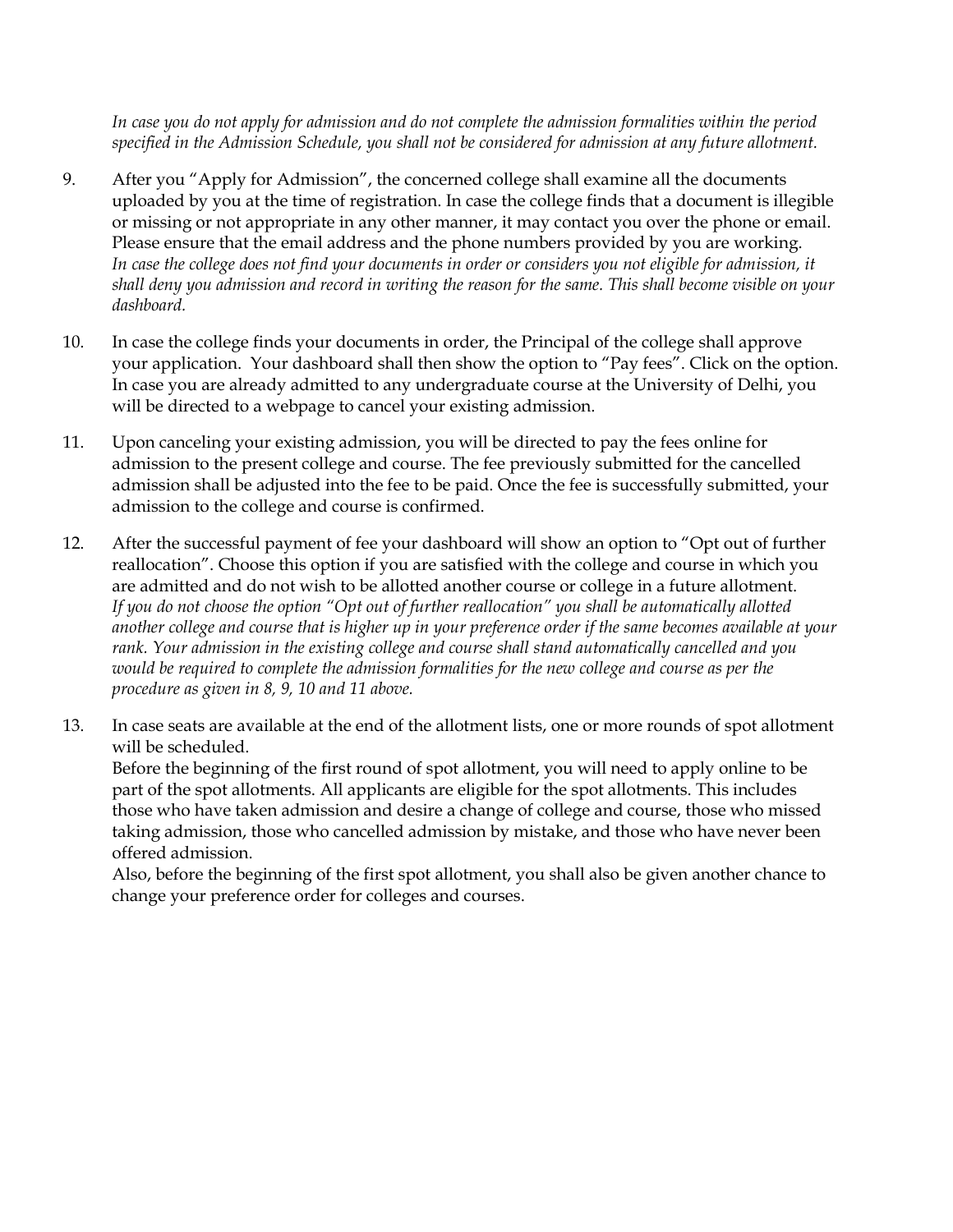# **Guidelines for Colleges for Merit Based Admissions**

### **1. Step I: Login to the College portal**

The College Principals will login to the admission portal using their registered id and password. These are the same as used in previous years including multiple login IDs given to the colleges. The passwords may be changed.

### **2. Step II: Declaration of Cut-offs**

- a. The College Principals shall declare the cutoffs after consulting the Admission Committee (duly constituted by the college) as per the schedule notified by the Admission Branch. The Admission Committees of the colleges are advised to study the trend of the data and declare reasonable cutoffs, considering all aspects. Minutes of all such meetings must be kept for record.
- b. The detail schedule will be available on the university website and colleges are advised to display the same on their respective websites ( Annexure 1) :

For admissions to UG Merit-Based Programs for the academic session 2021-22, the University may declare a minimum of Five Cut-Offs, One Special Cut-off (after 3rd Cut-off) and Special Drive (only on vacant seats, if available).

3. Colleges shall enter their respective cutoffs for all Programs one day before the public declaration of it on the university portal. For example, the date for declaration of first Cut-off is 1st Oct 2021, the Colleges have to submit the First Cut-off on the portal by 1:00pm, of 30<sup>th</sup> September, 2021; and Second Cut-off by 1:00pm of 9<sup>th</sup> October, 2021 and so on.

### **1. Step III: Admission Process**

Upon declaration of any Cut-Off list, the Candidates will log in to their Dashboards and choose the Program and college they wish to claim admission in from the list of Colleges and Programs they are eligible for. The Candidate can select only one Program and College as s(he) wishes to during one cut-off.

- a. The Colleges will see a list of all Candidates who have chosen a particular Program in their college on their Dashboard. Details of the candidates will appear on the Dashboard of the college Program-wise.
- b. The Colleges will be allowed to filter the Candidates' list as per their declared cut-offs.
- c. Program / Teacher in-charges of the College will verify the minimum qualifications, other eligibility criteria and cut-off requirement.
- d. Convenor Admission will recheck and Approve/Reject the candidature of the applicant.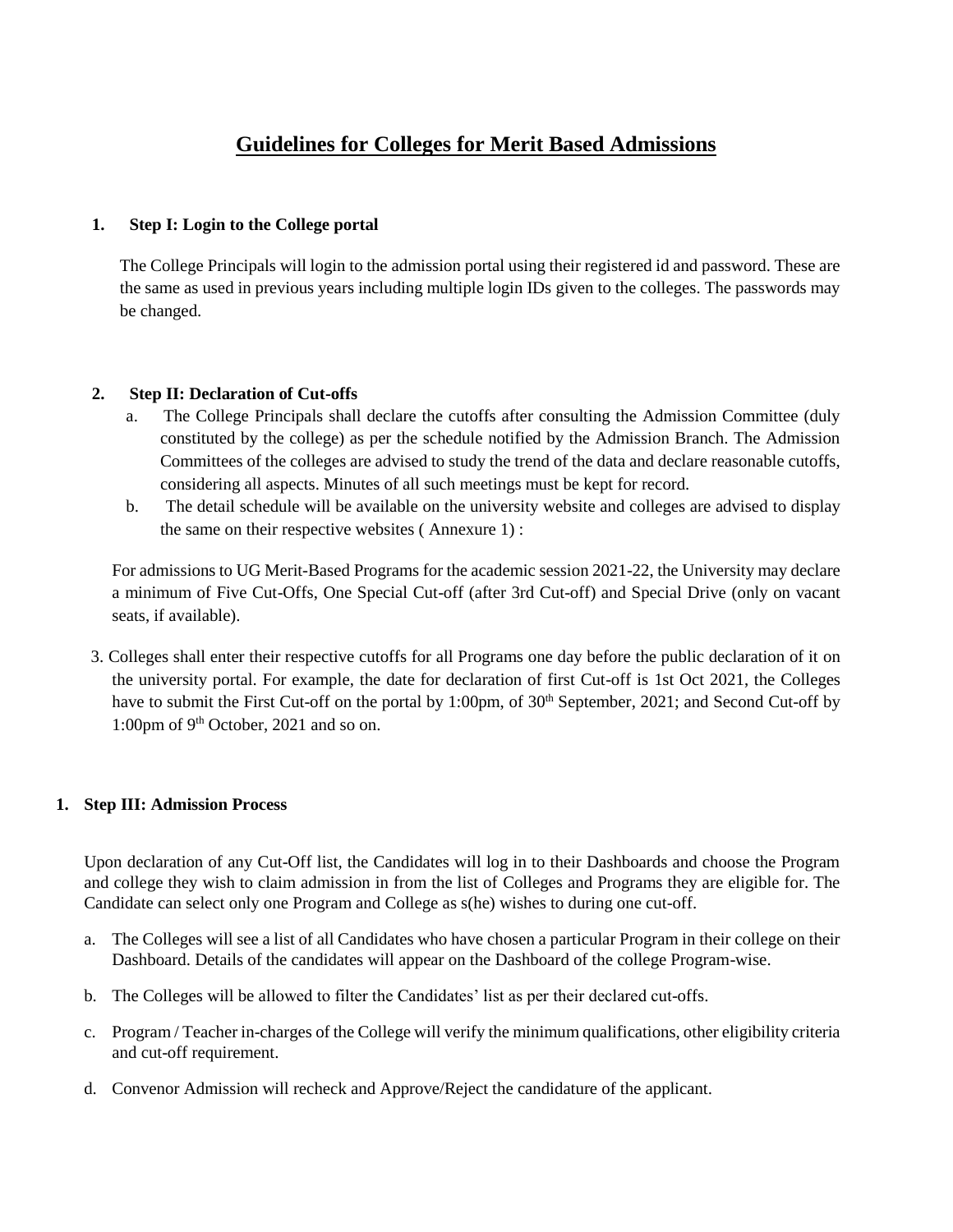- e. Finally, the Principal shall Approve/Reject the candidature of the applicant.
- **f. The reason for rejection of a candidature at every stage must be entered on the portal.**
- g. The candidate is free to raise grievances, if any, with the Grievance Redressal Committee of the College through the mode prescribed by the colleges on their websites.
- **h. The list of Approved/ Rejected cases are to be uploaded by the Colleges on their respective websites on a daily basis.**
- i. All pending cases of a cut-off will have to be closed before the declaration of the next cut-off. This process is to be completed by 5.00 pm on the day of closing the admission of each cut-off.

### **Step IV: Online verification of the documents by the colleges**

.

The College shall verify the documents uploaded by the Candidates for their qualification, other eligibility criteria and the required Cut – Off.

- **a.** The uploaded documents shall be verified online by the colleges within the stipulated time period of a particular Cut-off as per the schedule (Annexure I).
- **b.** Candidates under OBC-NCL and EWS categories shall be considered based on the certificates issued after **March 31, 2021** only.
- **c.** In case of lack of necessary document(s)/ difficulty in reading the document(s)/ and such, the candidate can be contacted on email/phone so that the same may be provided by him/her to the college directly for quick action. The list of such candidates to be uploaded on the College website.
- d. Due to covid-19 pandemic and as per last year practice, upto a maximum of 14 days duration may be given to candidates who seek admission by submitting undertaking with respect to their pending documents/certificates. However, all such pending cases must be cancelled by the Colleges/Departments 4 days prior to the last date of admissions by all means.
- e. In case the candidate does not respond within the stipulated time, or where documents remain insufficient, the candidature may be Rejected citing reason.
- f. **No application is to be left undecided. It has to be either Approved or Rejected before declaring the next cutoff.**
- g. The status of the application (Approved/Rejected) should be visible on the dashboard of the candidate.
- h. The Colleges shall upload the list of candidates Approved / Rejected on a daily basis on their websites.
- i. In case any candidate is not satisfied with the reason for rejection (as given by the college), a grievance may be registered with the College Grievance Redressal Committee.
- j. The College Grievance Redressal Committee shall address and resolve such cases on a daily basis. The Grievance Redressal Committee will contact the candidates, if required. All grievances must be resolved before the declaration of the subsequent cutoff.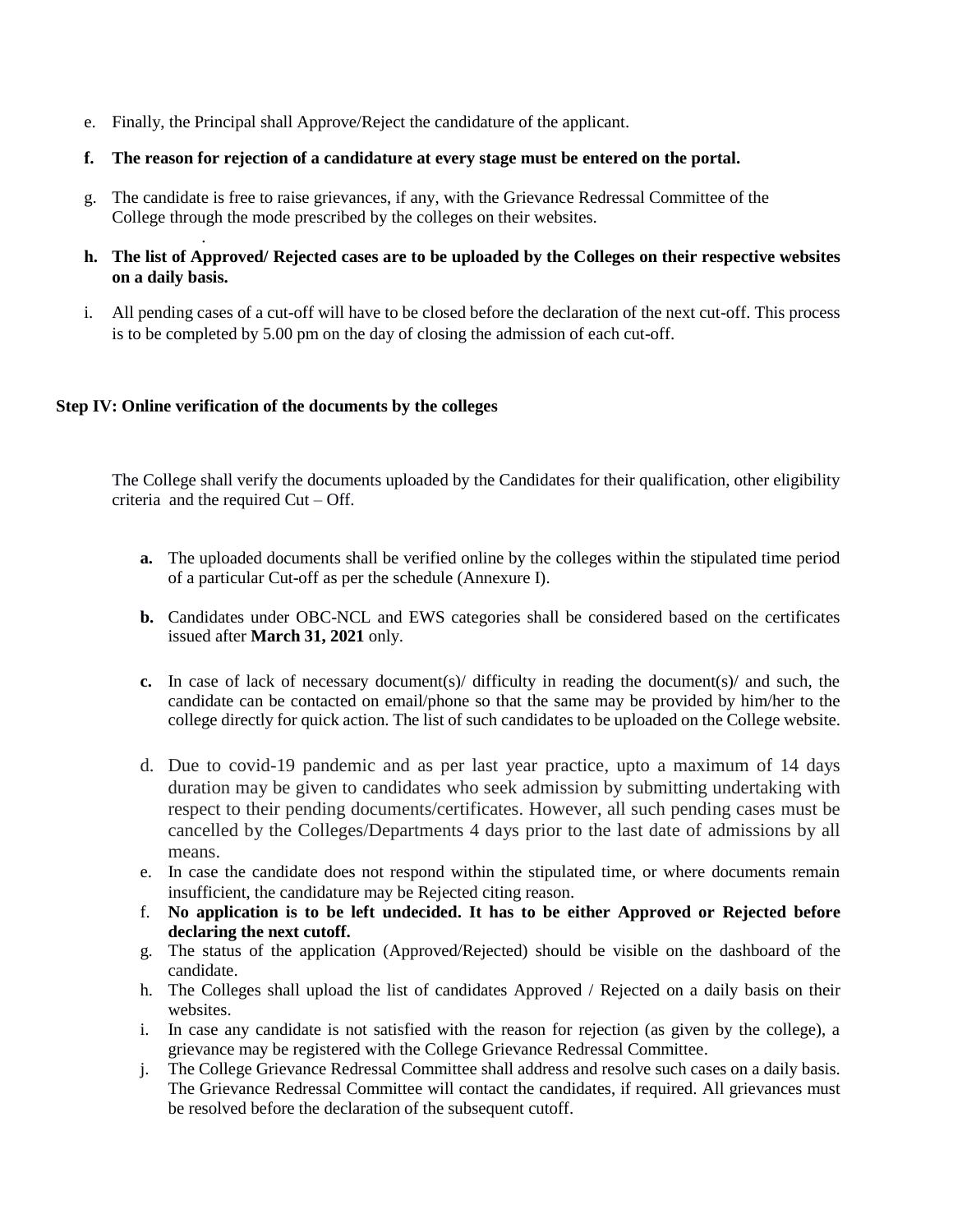### **2. Step V: Payment of fees to confirm admission**

After the approval of the candidature by the Principal of the College, the candidate will receive a link on their Dashboard through which they will pay the due fee. This fee **can be paid only through the dashboard of the candidate in online mode.** 

- a. The Candidate will have to **pay the fee within the stipulated time after getting** approval by the Principal of the College. An **acknowledgement slip** bearing transaction ID, Credit Card/ Debit card/ Netbanking details and date of transaction will be generated and the same may be kept for future reference. On successful payment of fees, the Candidate is granted Provisional Admission to the selected program of the college.
- b. All the Provisional admissions will be reflected on the College Dashboard as well.
- c. A Candidate who 'Applied' in any Cut-off and for whom the admission was 'Approved by Principal' in a particular Program+College but did not pay the fees and wish to seek admission in any subsequent Cut-off will have to "**Cancel**" his/her previously approved application and re-apply for a Program + College combination and repeat the process as stated earlier. A non-refundable cancellation fee of Rs. 1000.00 (Rupees One Thousand only) will be levied in such cases.
- d. Once the Candidate has gained admission, they will have to sign an online declaration stating: "*All the information provided by is correct. In case any information provided by me is found to be false and/or is not supported by the documents presented by me, I understand that the admission will be immediately cancelled and no fees will be refunded. I shall abide by all the rules and regulations laid down by the University and College*."
- e. The uploaded documents shall be verified physically by the respective colleges within the stipulated time period as and when notified by the University. If at any stage, it is found that the information given by the Candidate is false/incorrect/fabricated/ingenue and/or is not supported by the documents presented, the admission shall be immediately cancelled without giving any prior notice. No fees will be refunded in such cases.

# **3. Step VI: Process for change of Program/College in subsequent Cut-Offs**

If, in subsequent cut-off, a Candidate finds himself/herself eligible for admission to any other College/Program, s(he) can cancel his/her admission in the Program/College s(he) has gained admission in the previous cut-off. S(He) may choose a new combination of Program/ College, subject to the eligibility and meeting the Program-specific requirements.

- **a.** Once a Candidate has cancelled his/ her admission, he/ she cannot be re-admitted to that Program in that particular college at any time. S(he) will have to undergo the admission process anew, subject to the availability of seats and other program specific eligibility requirements.
- b. After the subsequent admission is approved, the admission fee will be adjusted automatically, through the Wallet, and the Candidate will have to pay only the balance fee if it is more than the fees already paid at the previous college. If the fee in the latter college is less, the balance will be refunded to the account, details of which were provided by the Candidate during the time of Registration.
- c. Candidates who had applied in a Cut-off but their application was "**Rejected**" in that cutoff list will be considered as Fresh Candidates.1.
- d. In a particular cutoff, if a Candidate was eligible to take admission and was meeting the cut-off requirement of a particular Program+College combination., s(he)will not be considered for admission in the same Program+College combination in any subsequent cut-off/s. In case the subsequent cut-off in a particular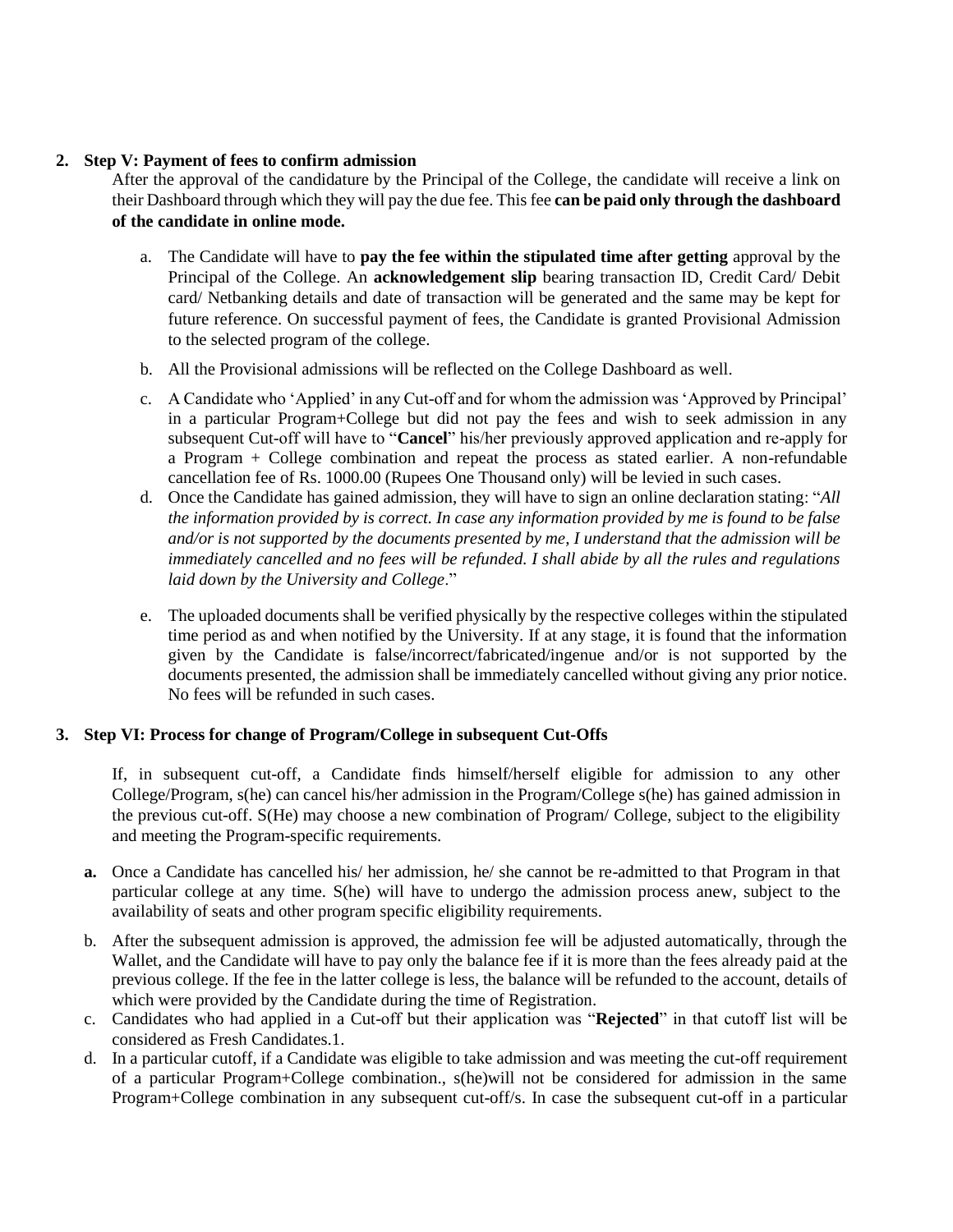Program + College combination is the same as the previous cut-off/s, then this condition will not apply.

- e. The cancellation option will be available only once in a particular cut-off. If, after applying in a cutoff, a Candidate cancels his/ her admission, s(he) will not be able to apply again in the same cut-off. The Candidate must undergo the admission process anew, subject to availability of seats and meeting the requirements of the cutoff.
- f. Within a cut-off, a Candidate will not be allowed to change his/ her choice of Program and College. The total number of cancellations will be restricted to (n-1) where "n" is the total number of Cut-off Lists.
- g. If at any time, a Candidate intends to withdraw her/his admission from the University, s(he) may do so by opting for "**Withdrawal**" from her/his Dashboard only.
- h. **Admission once cancelled/withdrawn will not be restored under any circumstances. The sole responsibility of cancellation / withdrawal of admission, for whatever reason/ circumstances will be of the candidate only.**

### **Steps I-VI applicable for all Cut-offs**

### **Admissions Under Special Cut-Offs**

- a. After the Third Cut-off, a Special Cut-off will be declared for candidates who were eligible but could not/ did not take admission in the earlier three Cut-offs for whatsoever reasons.
- b. **b. Declaration of Special Cut-offs is subject to availability of vacant seats** in Program+College.
- c. The Special Cut-off will be the last declared Cut-off of the respective Program+College. For example, if for College A, the First Cut-off for B.Sc.(H) Mathematics for a specific Category was 98% and the college did not declare Second and Third Cut-off for B.Sc.(H) Mathematics in that Category, but later seats got vacant, then Special Cut-off for B.Sc.(H)Mathematics for the specific Category for College A will be 98%.
- d. There will be no movement allowed during the Special Cut-Offs**. Candidates who have secured admission in any of the earlier three cutoff lists will not be allowed to participate in the Special Cut-off, which means**  Candidates who are already admitted in any Program+College of University of Delhi will not be eligible to participate in the Special Cut-Off.
- e. Candidates can apply to a single Program+College by ensuring they meet the required eligibility condition and declared Special Cut-off.
- f. Merely applying under the Special Cut-Off does not guarantee an admission to the Candidate.
- g. No grievances will be entertained in case an Candidate fails to apply or pay the fees (if approved) within the stipulated time period given in the schedule

### **Guidelines for Admission under Special Drive**

- a. Special Drive is for all the categories mentioned in the Bulletin of Information and/or on any other seat that remain vacant after the five cutoffs.
- b. After the  $5<sup>th</sup>$  Cut-Off, the seats vacant for each Program in Colleges will be displayed on the website of the University of Delhi and on the website of the respective College.
- c. The Candidates who could not seek admission or had cancelled their admission in any of the College of the University during any of the preceding Cut-offs for any reason till the Fifth Cut-Off (including Special Cut-off) and were, therefore, not admitted but meet any of the preceding cut-offs, shall be considered for admission under the Special Drive, provided seats are available in the said category.
- d. No movement will be allowed during the Special Drive**. Candidates who have secured admission in any of the earlier Five cutoffs (including Special Cut-off) will not be allowed to participate in**